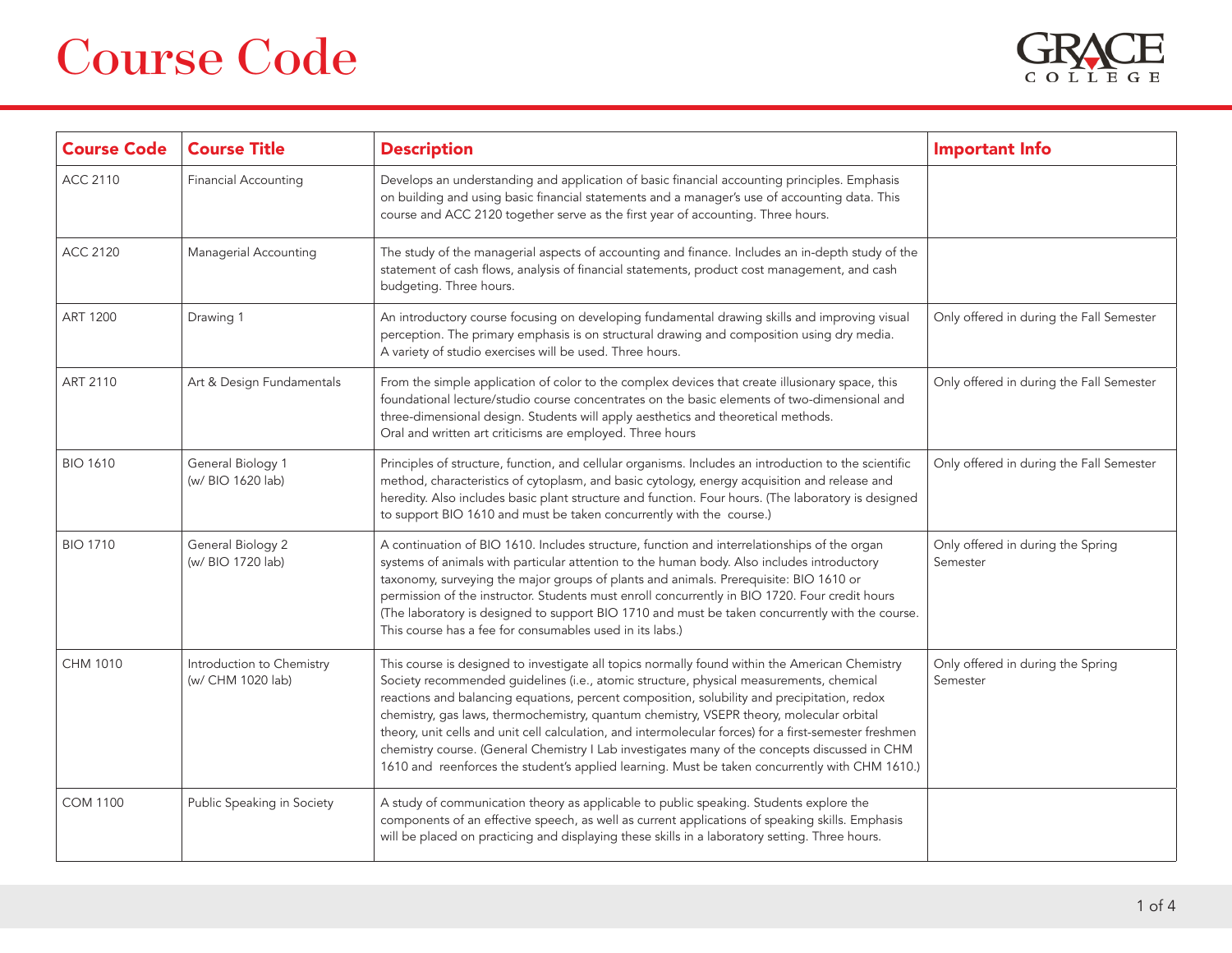

| <b>Course Code</b> | <b>Course Title</b>                     | <b>Description</b>                                                                                                                                                                                                                                                                                                                                                                                                                                                                                                                                                                | <b>Important Info</b>                                                               |
|--------------------|-----------------------------------------|-----------------------------------------------------------------------------------------------------------------------------------------------------------------------------------------------------------------------------------------------------------------------------------------------------------------------------------------------------------------------------------------------------------------------------------------------------------------------------------------------------------------------------------------------------------------------------------|-------------------------------------------------------------------------------------|
| <b>ENG 1100</b>    | <b>Effective Writing</b>                | This course is designed to help you develop and hone the skills necessary for clear and<br>persuasive writing at the college level and beyond. The primary focus of the course is scholarly<br>writing, though we will also explore other genres such as the personal expressive narrative,<br>rhetorical analysis, and position paper. In particular, this course will help you engage complex<br>issues and competing points of view while articulating and supporting an argument using<br>appropriate sources. Three hours.                                                   | High school transcript, SAT, and ACT<br>scores will be reviewed before registration |
| <b>ENV 2110</b>    | General Ecology<br>(w/ ENV 2120 lab)    | A study of the interaction of organisms with their physical environment and with each other.<br>Particular focus will be on application of ecological concepts and field work in various local<br>ecosystems. Four hours. (This laboratory is designed to support ENV 2110 and must be taken<br>concurrently with the course.)                                                                                                                                                                                                                                                    | Only offered in during the Fall Semester                                            |
| <b>HIS 2050</b>    | American Journeys                       | In this topical survey of the history of the United States to the end of World War II, students will<br>be introduced to the major issues, broad developments, and perennial questions that cut to the<br>heart of American identity. The course will cover such topics as the ideological origins of the<br>American nation, the historical relationship between state and national sovereignty, race and<br>slavery, sectional tensions and the Civil War, social and religious movements, and the culture wars<br>that continue to impact American society today. Three hours. | Only offered in during the Fall Semester                                            |
| <b>ISM 1150</b>    | Introduction to Computer<br>Science     | This course exposes students to essential computer science topics including algorithms and<br>introductory programming concepts including sequence, decision, and assignment and iteration.<br>This course assumes to prior knowledge. Three hours.                                                                                                                                                                                                                                                                                                                               | Only offered in during the Fall Semester                                            |
| <b>ISM 2150</b>    | Object-Oriented Computer<br>Programming |                                                                                                                                                                                                                                                                                                                                                                                                                                                                                                                                                                                   | Only offered in during the Spring<br>Semester                                       |
| <b>ISM 2700</b>    | HTML & & Web Development                | This course will focus on the creation, modification and implementation of Web pages using<br>HTML and CSS. Coverage will also include some JavaScript and the Document Object Model.<br>At successful completion of the course, the student will be able to design, build, and implement<br>Web sites. Three hours.                                                                                                                                                                                                                                                              | Only offered in during the Fall Semester                                            |
| <b>MAT 1120</b>    | College Algebra                         | Topics include algebraic operations, manipulation of functions, polynomial equation solutions,<br>inequalities, logarithms, and exponentials. There will be practice with solving systems of<br>equations, graphing, and algebra applications. Three hours.                                                                                                                                                                                                                                                                                                                       | Only offered in during the Fall Semester                                            |
| <b>MAT 1185</b>    | Quantitative Reasoning                  | This course is designed to build math literacy, which is necessary for informedcitizenship,<br>reasoning from evidence, and extracting information from data. Topics include proportional<br>reasoning, math modeling, probability, statistics, and math in politics. The course requires<br>complicated reasoning using elementary mathematics. Three credit hours.                                                                                                                                                                                                              |                                                                                     |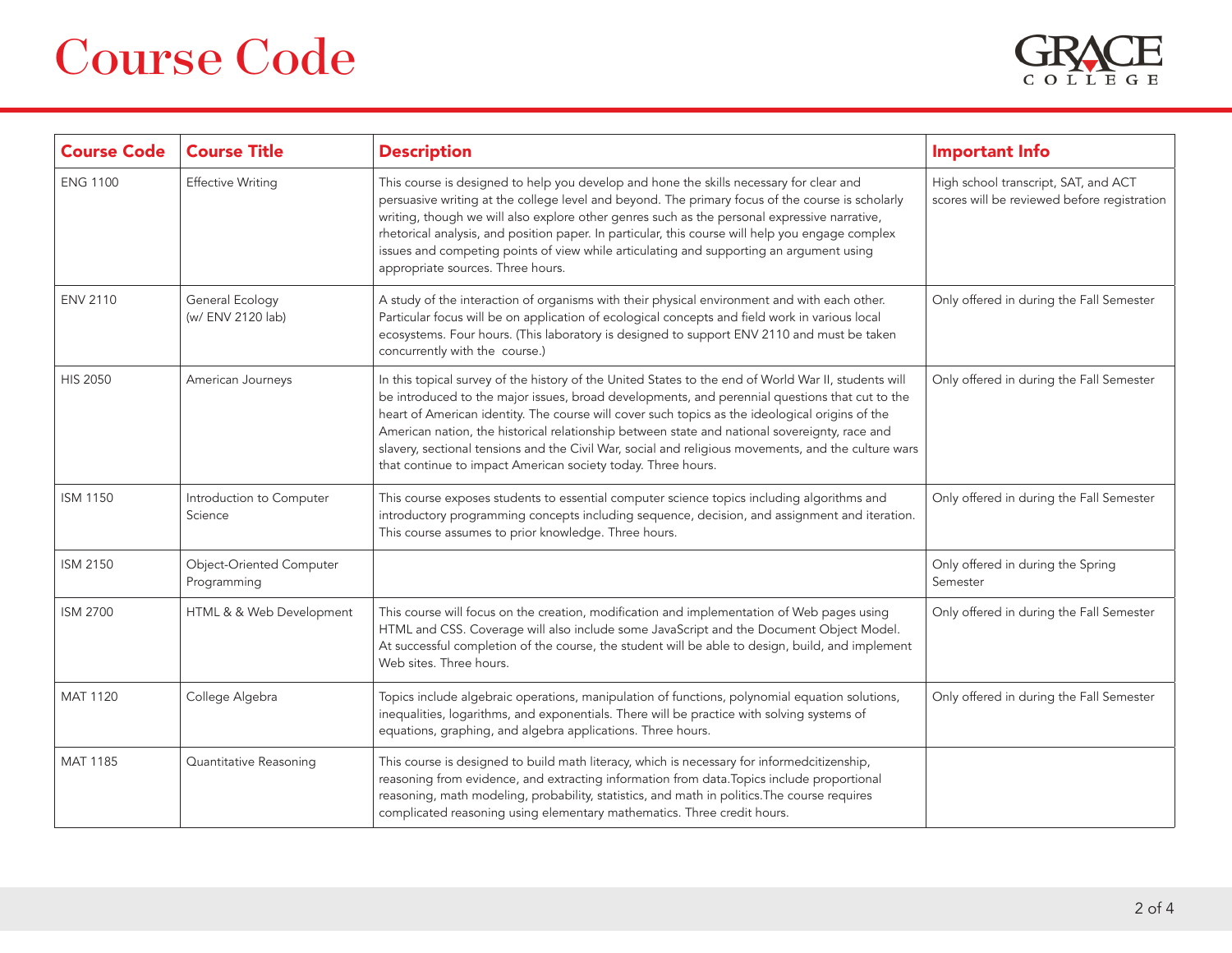

| <b>Course Code</b> | <b>Course Title</b>                    | <b>Description</b>                                                                                                                                                                                                                                                                                                                                                                                                                                                                                | <b>Important Info</b>                                                                                                                                |
|--------------------|----------------------------------------|---------------------------------------------------------------------------------------------------------------------------------------------------------------------------------------------------------------------------------------------------------------------------------------------------------------------------------------------------------------------------------------------------------------------------------------------------------------------------------------------------|------------------------------------------------------------------------------------------------------------------------------------------------------|
| MAT 1230           | Calculus 1 (w/ MAT 1240 Lab)           | This course is a traditional introductory calculus course. We will study functions, limits,<br>derivatives, and integrals. Applications of the derivative and the fundamental theorem of calculus<br>will be particular highlights of this class as well as integrals and derivatives of logarithms and<br>exponential functions. Four hours. (The laboratory is designed to support MAT 1230 and must be<br>taken concurrently with the course.)                                                 | Only offered in during the Fall Semester                                                                                                             |
| <b>POS 2200</b>    | Introduction to American<br>Government | This introduces students to how the political system in America functions. It focuses on the actual<br>workings of the American government and starts with the cultural and constitutional contexts of<br>American politics. Three hours.                                                                                                                                                                                                                                                         | Only offered in during the Fall Semester                                                                                                             |
| <b>PSY 1100</b>    | Introduction to Psychology             | An introduction to psychology as the study of human behavior. Basic principles of psychology will<br>be explored including the process of learning, memory, perception, sensation, motivation, and<br>emotion. Personal and social aspects of human development will be emphasized. Three hours.                                                                                                                                                                                                  |                                                                                                                                                      |
| <b>SCI 1140</b>    | Physical Science Survey                | Activities and lectures will cover motion, energy, gravity, light, radiation, earth materials, and<br>space. Three credit hours.                                                                                                                                                                                                                                                                                                                                                                  | Only offered in during the Spring<br>Semester                                                                                                        |
| <b>SCI 1160</b>    | Theories on Origins                    | A survey of origin theories with emphasis on creation/evolution. Explores fossils, design,<br>thermodynamics, chronology, flood geology, life in space, and current creation research. Three<br>hours.                                                                                                                                                                                                                                                                                            | Only offered in during the Fall Semester                                                                                                             |
| <b>SCI 2030</b>    | Faith, Science, and Reason             | Faith, Science, and Reason is designed to assist the student in demonstrating the scope and<br>magnitude of science and mathematics: why we study these subjects; knowing the limitations<br>of these subjects; where the Christian fits and operates within the scientific paradigm; how a<br>Christian can incorporate their faith and reason within the scientific enterprise; and how to use it<br>as a productive platform when communicating to those of different worldviews. Three hours. |                                                                                                                                                      |
| <b>SCI 2360</b>    | Introduction to Astronomy              |                                                                                                                                                                                                                                                                                                                                                                                                                                                                                                   | Only offered in during the Spring<br>Semester                                                                                                        |
| <b>SED 1000</b>    | Teaching School in America             | An introduction to the profession of teaching. Learning experiences are structured both in and<br>out of the classroom with the purpose of assisting the college student in making career decisions<br>relative to the profession, e.g., to teach or not, at which level, and in which subject area. Students<br>observe in local schools. Three hours.                                                                                                                                           |                                                                                                                                                      |
| <b>SED 2200</b>    | The School Aged Child                  | A study of the learner at all grade levels and the many factors affecting learning, including but<br>not limited to, theories of learning, environment, heredity, cultural impact, discipline, classroom<br>management, exceptionalities, and development. The measurement of academic aptitude and<br>achievement is also covered. Practical application is stressed. Subscription to Chalk & Wire is<br>required.                                                                               | To qualify for SED 2200 The School Aged<br>Child, student must have received a B- or<br>higher in prerequisit SED 1000 Teaching<br>School in America |